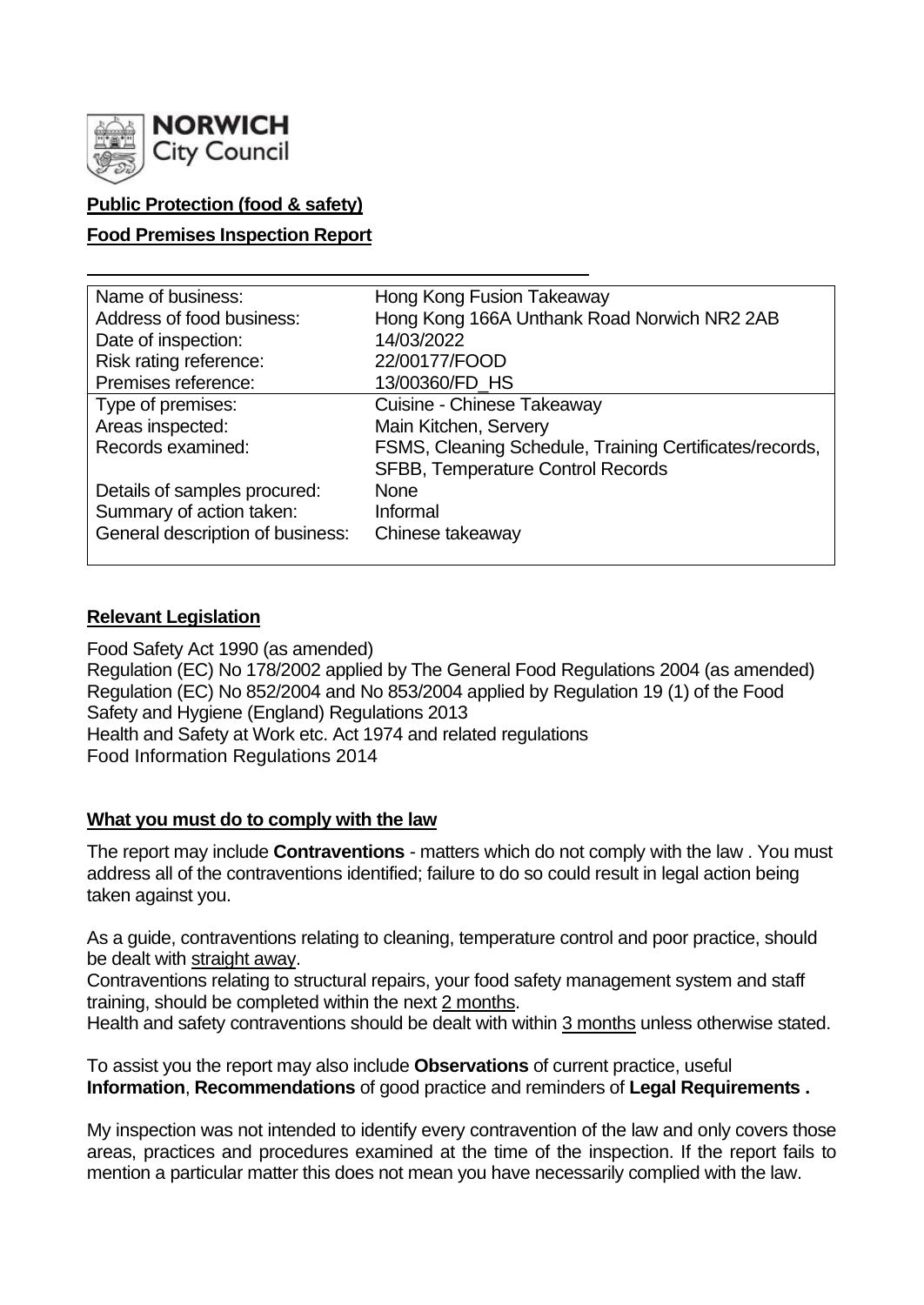# **FOOD SAFETY**

#### **How we calculate your Food Hygiene Rating:**

The food safety section has been divided into the three areas which you are scored against for the hygiene rating: 1. food hygiene and safety procedures, 2. structural requirements and 3. confidence in management/control procedures. Each section begins with a summary of what was observed and the score you have been given. Details of how these scores combine to produce your overall food hygiene rating are shown in the table.

| <b>Compliance Area</b>                     |          |    |          | <b>You Score</b> |           |    |           |    |                |  |
|--------------------------------------------|----------|----|----------|------------------|-----------|----|-----------|----|----------------|--|
| Food Hygiene and Safety                    |          |    |          | $\overline{0}$   | 5         | 10 | 15        | 20 | 25             |  |
| <b>Structure and Cleaning</b>              |          |    | $\Omega$ | 5.               | 10        | 15 | 20        | 25 |                |  |
| Confidence in management & control systems |          |    | $\Omega$ | 5.               | 10        | 15 | 20        | 30 |                |  |
|                                            |          |    |          |                  |           |    |           |    |                |  |
| <b>Your Total score</b>                    | $0 - 15$ | 20 |          | $25 - 30$        | $35 - 40$ |    | $45 - 50$ |    | > 50           |  |
| <b>Your Worst score</b>                    | 5        | 10 | 10       |                  | 15        |    | 20        |    | $\blacksquare$ |  |
|                                            |          |    |          |                  |           |    |           |    |                |  |
| <b>Your Rating is</b>                      | 5        | 4  |          | 3                | 2         |    |           |    | $\Omega$       |  |

Your Food Hygiene Rating is 2 - improvement is necessary



# **1. Food Hygiene and Safety**

Food hygiene standards are high. You demonstrated a very good standard of compliance with legal requirements. You have safe food handling practices and procedures and all the necessary control measures to prevent cross-contamination are in place. Some minor contraventions require your attention. **(Score 5)**

## Contamination risks

**Contravention** The following exposed ready-to-eat food and or its packaging to the risk of cross-contamination with foodborne bacteria from raw meat or unwashed fruits and vegetables:

- the underside of stacked containers in contact with open food below
- cutting boards badly scored and need replacing

**Legal Requirement** At all stages of production, processing and distribution, food must be protected from any contamination likely to render it unfit for human consumption, injurious to health or contaminated in such a way that it would be unreasonable to expect it to be consumed in that state.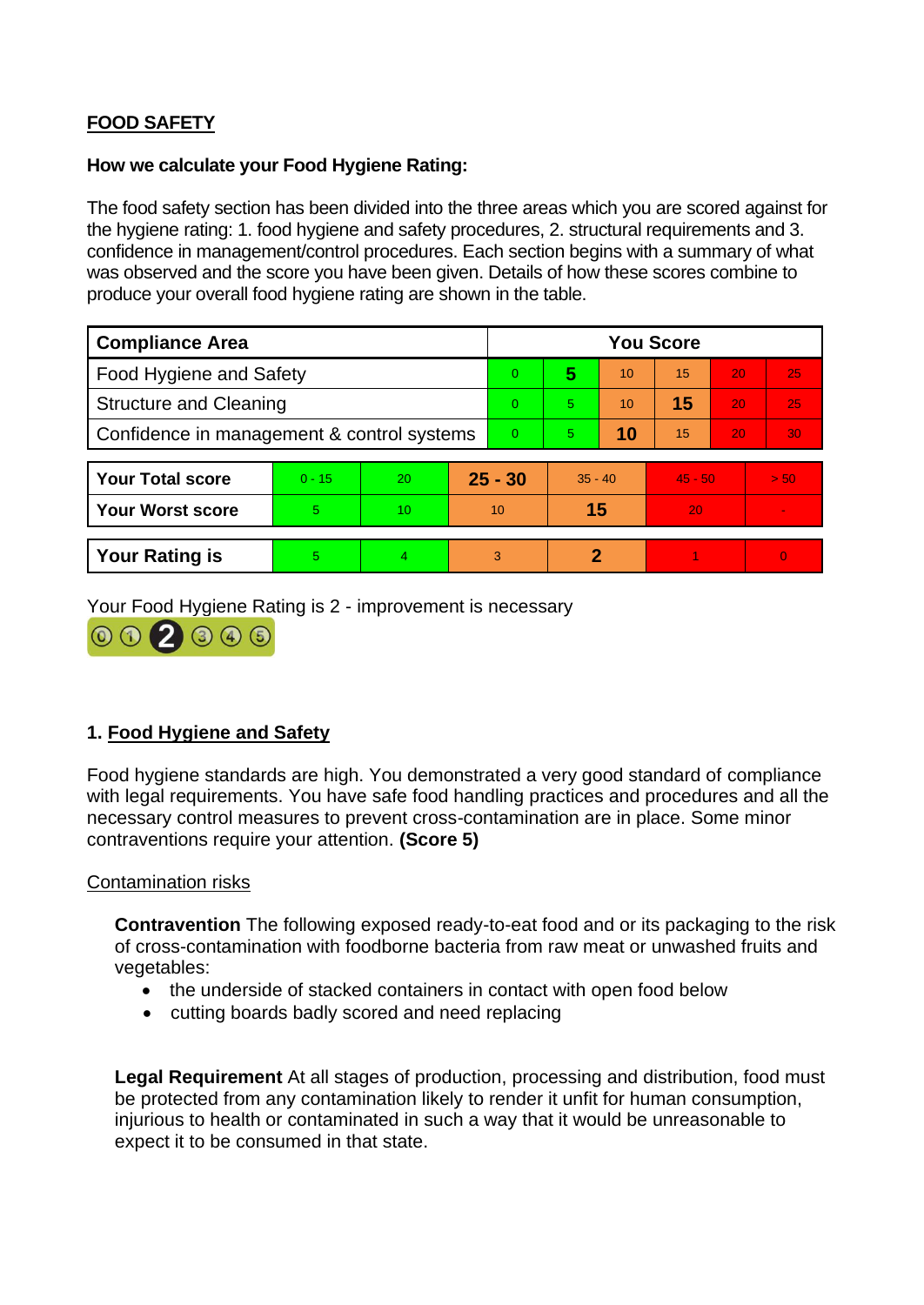## Personal Hygiene

**Observation** I was pleased to see that standards of personal hygiene were high.

## Temperature Control

**Observation** I was pleased to see you were able to limit bacterial growth and/or survival by applying appropriate temperature controls at points critical to food safety and that you were monitoring temperatures.

## Unfit food

**Recommendation** You should have a system to identify when open or prepared foods need to be used by or discarded, to ensure the food is fit for consumption. I recommend you apply labels which give a date that is 2 days after the day of production e.g. if food is opened on Monday it should be used by the end of Wednesday (an exception is rice which should not be kept longer than 24 hours)

## **2. Structure and Cleaning**

The structure facilities and standard of cleaning and maintenance are less than satisfactory and you are failing to comply with the law in many respects. Contraventions require your immediate attention as some are critical to food safety. We may revisit your business and if standards have not improved take formal enforcement action. **(Score 15)**

## Cleaning of Structure

**Contravention** The following items were dirty and require more frequent and thorough cleaning:

- floor/wall junctions
- around equipment feet
- behind and under equipment
- extraction canopy
- electric fly killer and tray
- high level cleaning
- walls particularly behind food preparation surfaces
- wall behind and under the wash hand basin
- wooden shelving
- ceiling
- pipework to sinks
- pipework to equipment
- hand contact surfaces such as light switches and door handles
- fly screens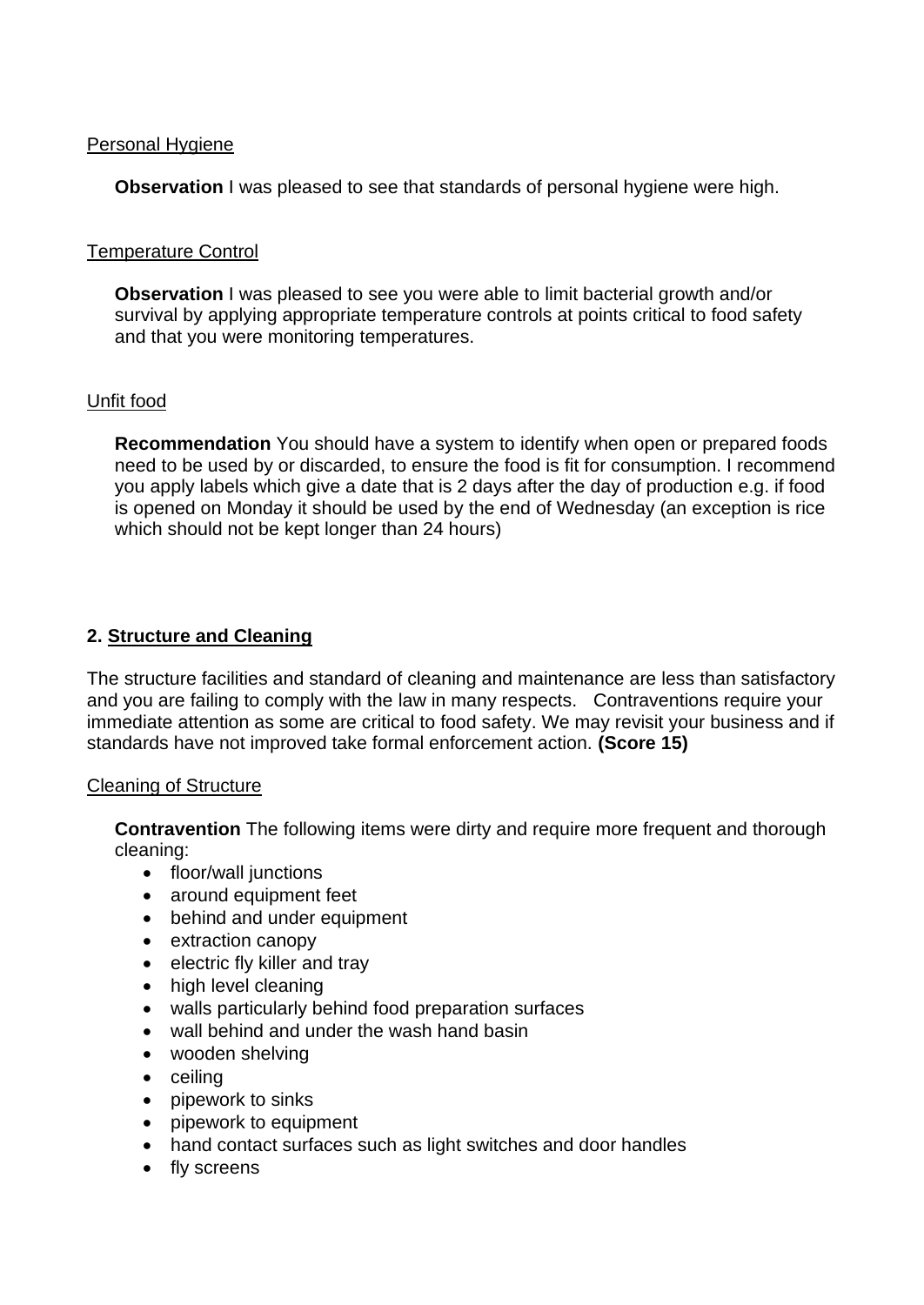- wash hand basin
- pipework to ovens
- external door

## Cleaning of Equipment and Food Contact Surfaces

**Contravention** The following items are dirty and must be cleaned:

- fridge and freezer seals
- interior to chest freezer
- fridge shelving
- interior door to fridge
- microwave
- sides to equipment
- food storage containers
- container storing utensils on the floor
- chopping boards
- wooden chopping block
- legs and wheels to equipment
- underneath towel and soap dispensers
- electric fly killer
- waste bins
- jug to dried goods this was thrown away in my presence
- interior to grundy bins storing dried food products
- fly screen to door
- hob to oven
- wok station
- underneath wok station

**Observation** You had dedicated equipment for the preparation of raw and ready-to-eat foods.

## Cleaning Chemicals / Materials / Equipment and Methods

**Contravention** The following evidence demonstrated your cleaning materials, equipment and methods were not sufficient to control the spread of harmful bacteria between surfaces:

• worn scourers

## **Maintenance**

**Contravention** The following had not been suitably maintained and must be repaired or replaced:

- pooled water underneath washing up sink
- flooring damaged underneath washing up sink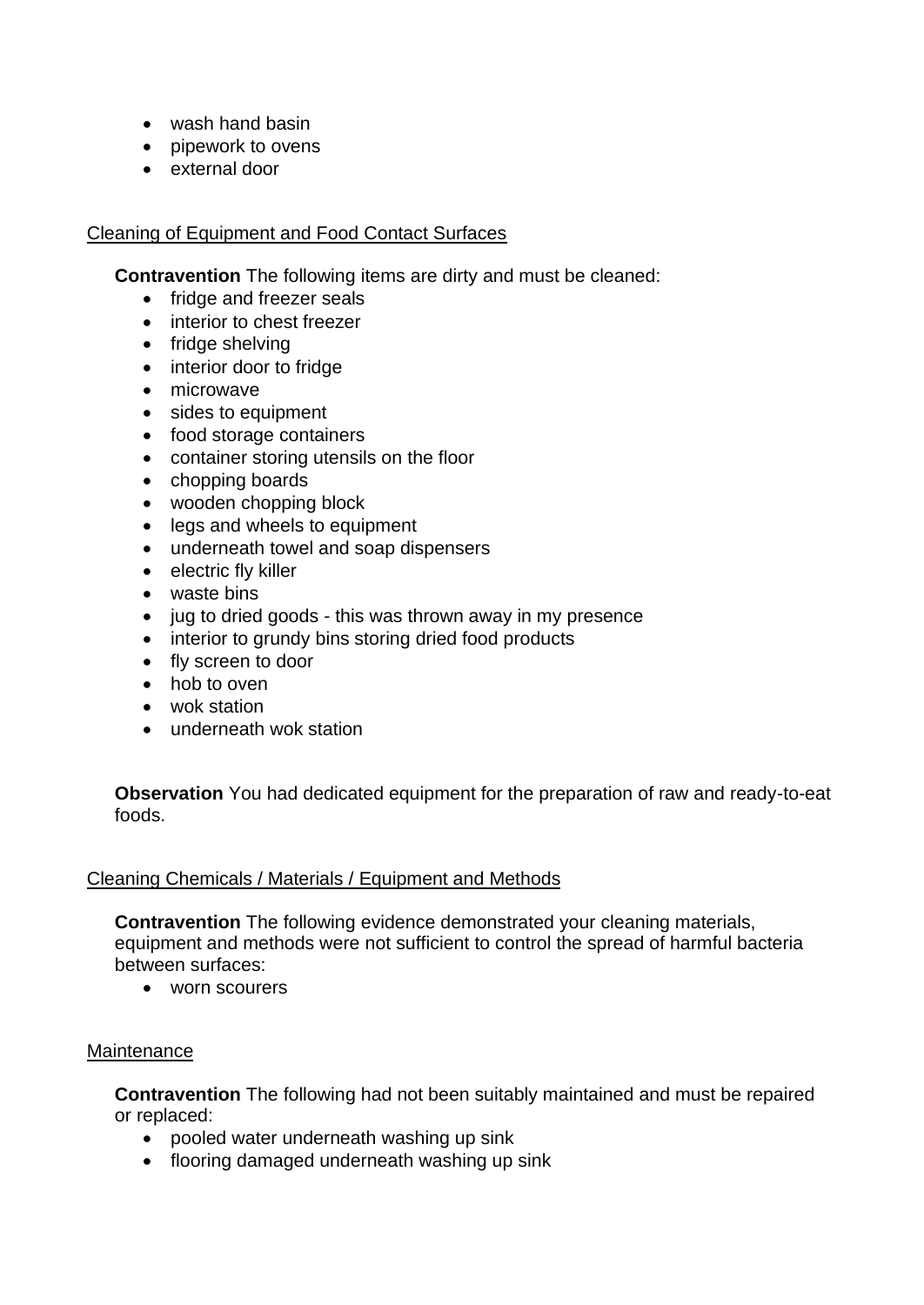- split seals to fridges
- coving to floor/wall junctions

## Facilities and Structural provision

**Observation** I was pleased to see that adequate facilities had been provided.

#### Pest Control

**Observation** I was pleased to see that the premises was proofed against the entry of pests and that pest control procedures were in place.

## **3. Confidence in Management**

There are generally satisfactory food safety controls in place although there is evidence of some non-compliance with the law. The contraventions require your attention; although not critical to food safety they may become so if not addressed. **(Score 10)**

#### Type of Food Safety Management System Required

**Contravention** The food safety management system you have in place is not suitable given the food risks associated with your business. You did have some records on site and were recording temperatures. However this is not sufficient in size or scope for your business operation

**Recommendation** Choose Safer Food Better Business as your food safety management system. It is simple to implement and requires a minimum amount of record keeping.

#### Food Hazard Identification and Control

**Contravention** The following pre-requisites have not been met and this means that your food safety management system will be ineffective:

• cleaning and sanitation are poor

**Contravention** The following SAFE METHODS are missing from your food safety management system

- Cross-contamination
- Cleaning
- Chilling
- Cooking